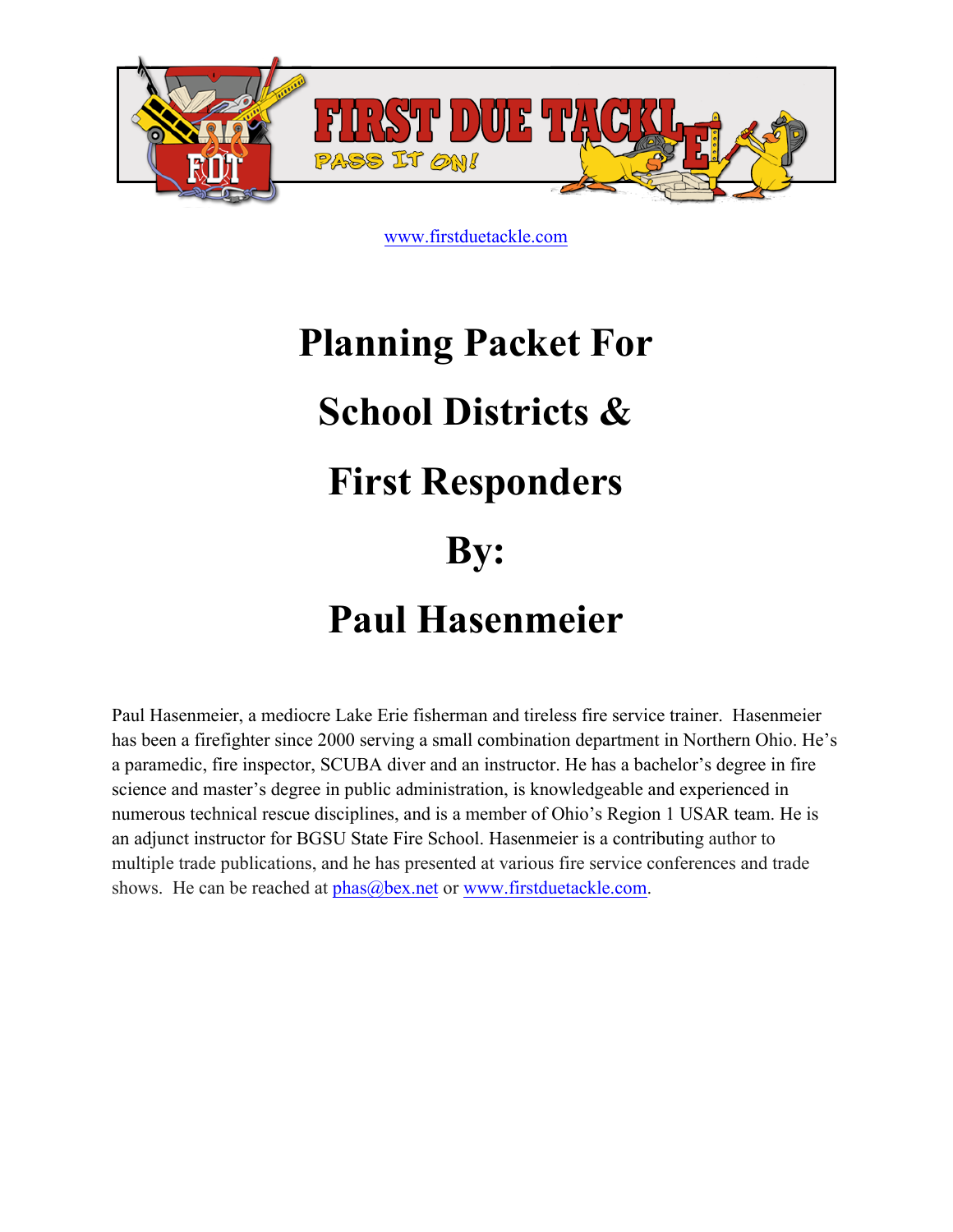

## **SCHOOL DISTRICT PROCEDURES**

## **SCHOOL BUS EMERGENCIES**

In the event of a school bus emergency:

- 1. Check your passengers.
- 2. Notify the transportation dispatcher of your exact street location and if students are hurt.
	- a. Do not get off the bus until you notify the dispatcher.
	- b. If there is immediate dangers evacuate the passengers. If at all possible passengers should stay on the bus unless there is danger of fire or explosion.
- 3. Put the school bus in park and set the parking brake.
- 4. Get out the accountability packet
	- a. Document passenger names and locations on the bus
	- b. If students are unconscious provide immediate first aid and write their name on their hand in black marker.
	- c. Assist emergency responders with accountability of the passengers.
- 5. An emergency medical services (EMS) provider must check all students. Do not let students go home with an adult who shows up unless they provide I.D. and you know for a fact they are the parent. Document any student names that are taken by their parents.
- 6. Do not admit or imply fault.
- 7. Do not talk with any media. This is not the time or place.
- 8. If there are any injuries the accident must be investigated by law enforcement.
- 9. You will be required to fill out an accident form.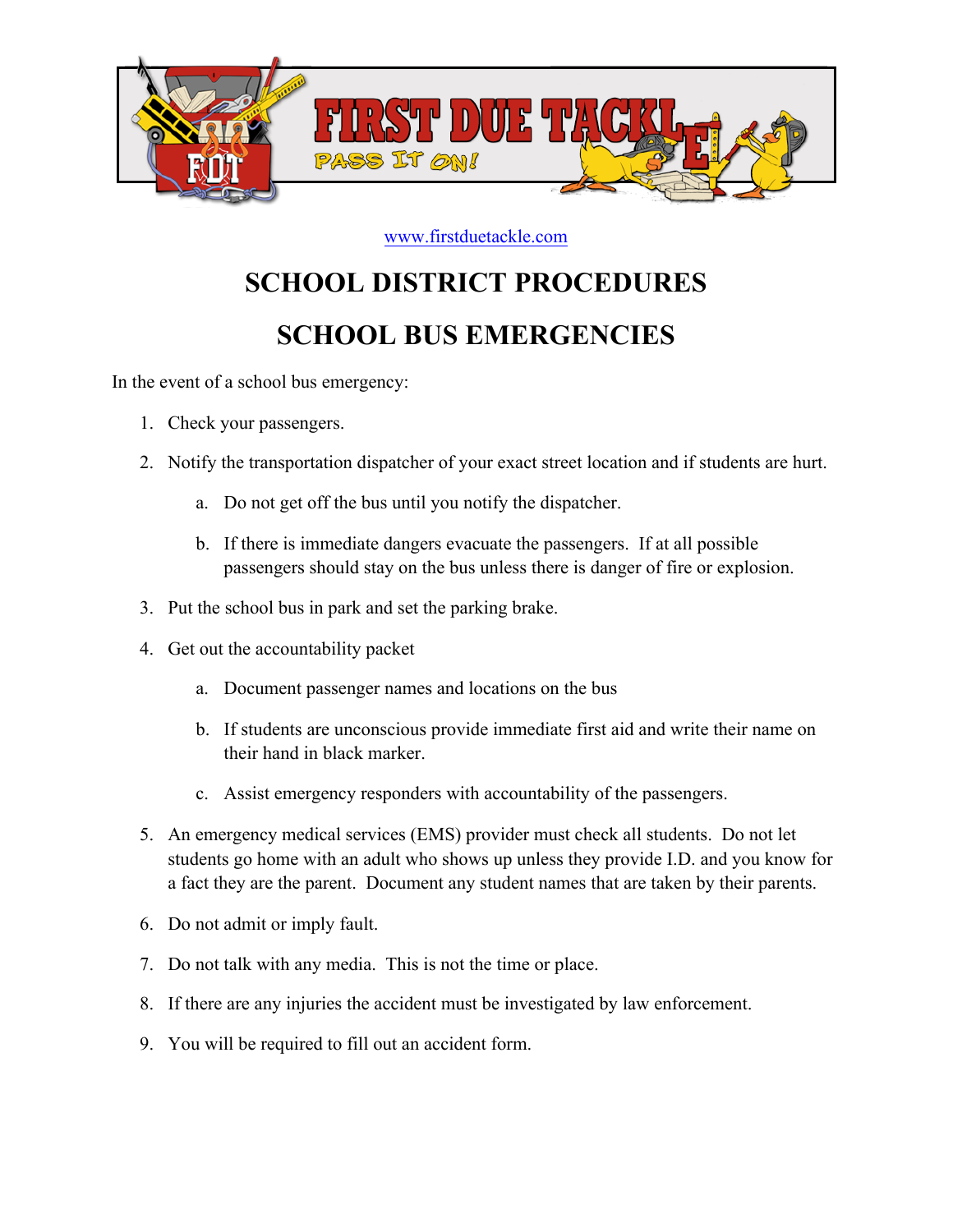

10. You will be required to take a drug and alcohol test regardless of type or cause of accident.

#### **SCHOOL DISTRICT DISPATCH PROCEDURES**

- 1. Notify the police, fire, and EMS
- 2. Notify supervisors and send them to the scene.
- 3. Notify the school. The school should send a representative to the scene.
- 4. Assist the driver in filling out accident form.

#### **SUPERVISOR PROCEDURES:**

- 1. Contact superintendent's office.
- 2. Go to the scene.
- 3. Talk with law enforcement and get briefed by fire and EMS.
- 4. Take pictures.
- 5. Advise the driver.
	- a. Assist with accountability of the passengers
	- b. Send for drug testing
	- c. Assist with accident forms
- 6. Prepare paperwork for insurance company.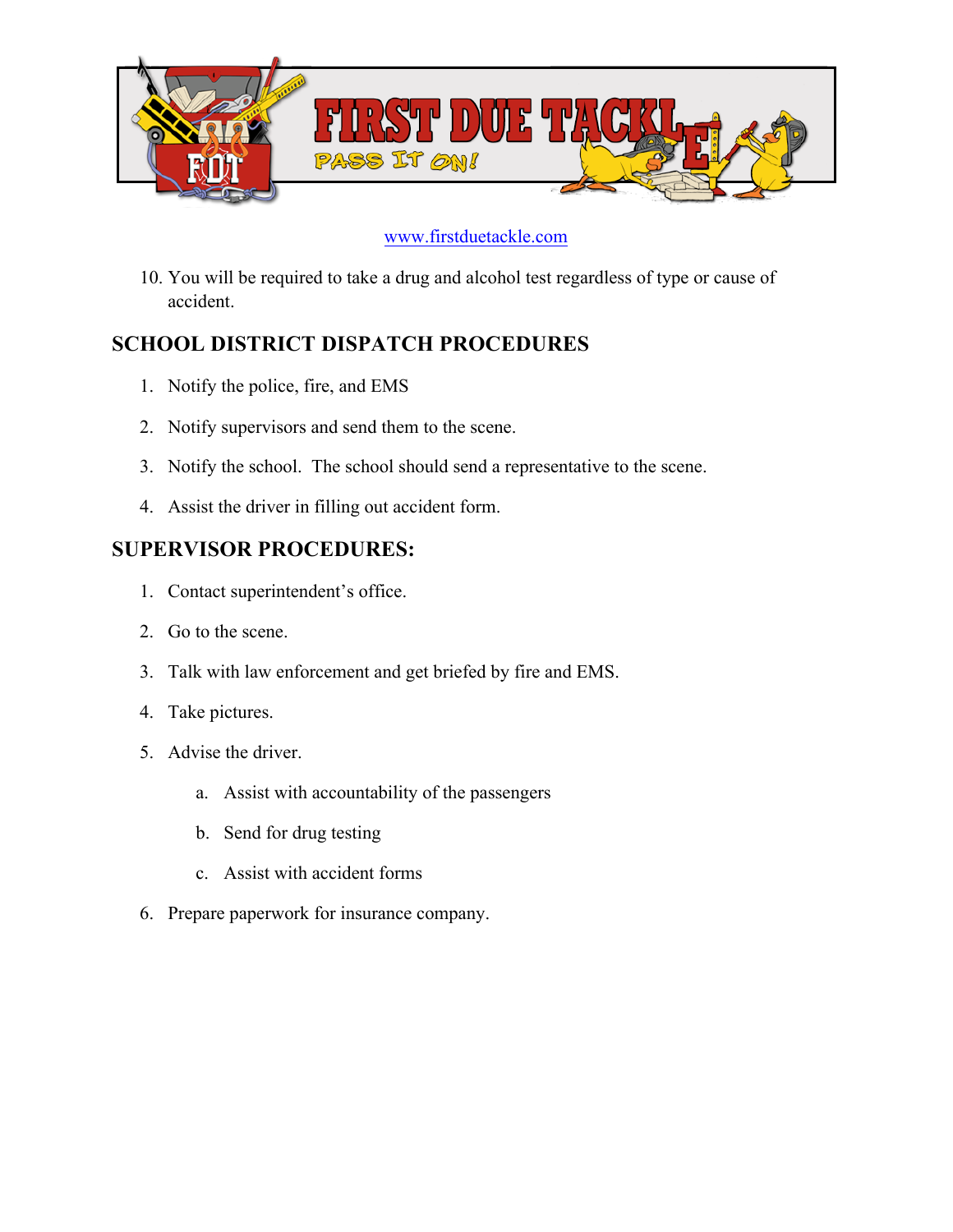

## **CONTACT PHONE NUMBERS**

| <b>School District</b>                                             | <b>Phone Number</b>                               |
|--------------------------------------------------------------------|---------------------------------------------------|
| <b>School District Office</b>                                      |                                                   |
| Superintendant's Office                                            |                                                   |
| <b>Transportation Director</b>                                     |                                                   |
| Dispatch Office                                                    |                                                   |
| Safety Office                                                      |                                                   |
| School Contacts, Principal, etc.                                   |                                                   |
| Language Interpreters                                              |                                                   |
| <b>Legal Counsels</b>                                              |                                                   |
| <u> 1989 - Johann John Harry Barn, mars an t-Amerikaansk fersk</u> | <u> 1989 - Johann Barbara, martxa alemaniar a</u> |
|                                                                    |                                                   |
| <b>Other Agencies</b>                                              | <b>Phone Number</b>                               |
| Law Enforcement Dispatch                                           |                                                   |
| Fire Dispatch                                                      |                                                   |
| Emergency Medical (EMS) Dispatch                                   |                                                   |
| <b>State Patrol</b>                                                |                                                   |
| <b>Sheriff Department</b>                                          |                                                   |
| Poison Center                                                      |                                                   |
| Hospital                                                           |                                                   |
| Department of Transportation / State                               | <u> 1989 - Johann John Stone, mensk politik (</u> |
| Key Law Enforcement Contacts:                                      |                                                   |
|                                                                    |                                                   |
| <u> 1990 - Johann John Barn, mars eta industrial</u>               |                                                   |
| <b>Emergency Management Contact</b>                                |                                                   |
| Public Health Office                                               |                                                   |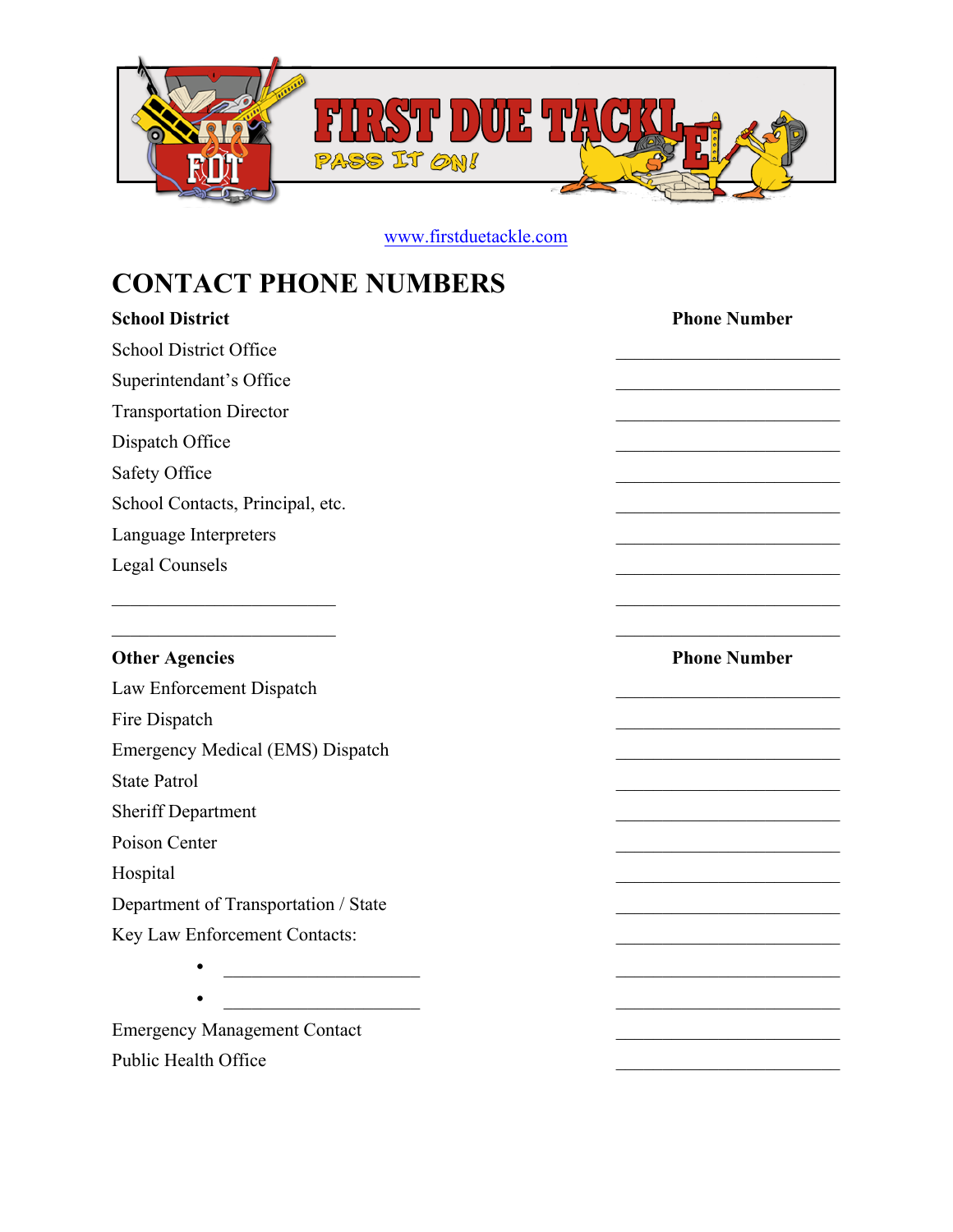

Community Public Information Officers (PIO):

- Police  $\overline{\phantom{a} \phantom{a}}$
- Fire  $\_$
- Mayor's Office \_\_\_\_\_\_\_\_\_\_\_ \_\_\_\_\_\_\_\_\_\_\_\_\_\_\_\_\_\_\_\_\_\_\_\_

Public Works / Roads & Streets Office Crisis Counseling / Debriefing Services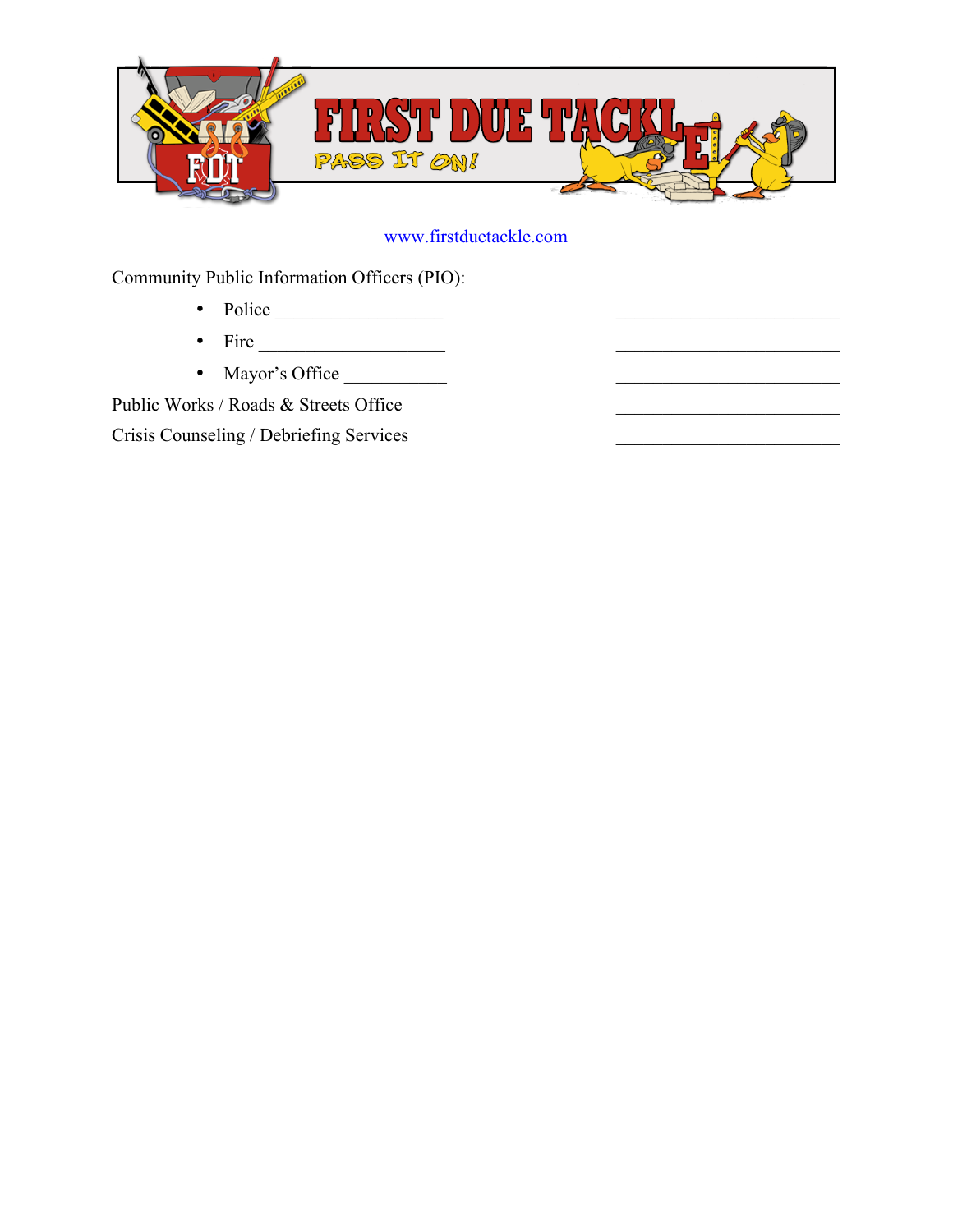

## **EMERGENCY RESPONDER SCHOOL BUS EMERGENCY RESCUE PLAN**

#### **SCENE SIZE UP**

- ! Establish Command **see attached command reminders**
- Initiate Scene Control
- ! Initiate Traffic Control
	- o Utilize Law Enforcement
- **Assessment** 
	- o Identify immediate hazards
	- o Determine location, number, and condition of victims
	- o Attempt contact with victims
	- o Identify potential hazards
	- o Ensure proper personnel and equipment enroute
	- o Identify additional resources needed

#### **PRE-RESCUE OPERATIONS**

- ! Make general and rescue area safe including:
	- o Stabilization
	- o Contain and stop fuel spills
- **•** Develop Incident Action Plan
- ! Develop Back-up Plan
- **Example 3** Assign Groups / Teams / Tasks
- ! Assure proper PPE
- Brief Rescuers about:
	- o Incident specific hazards
	- o Accountability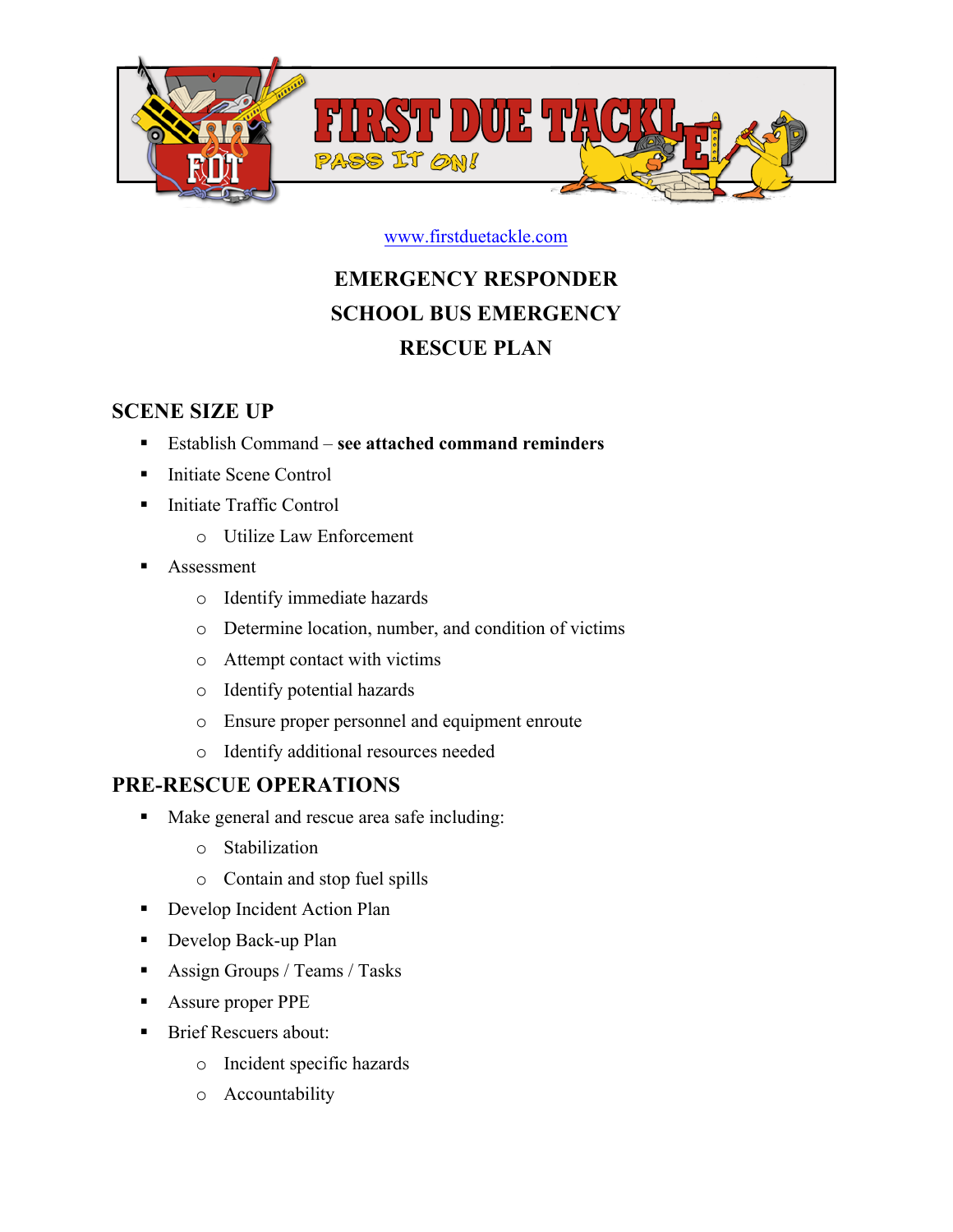

o Action Plan

#### **RESCUE OPERATIONS**

- ! Mark entry and exit points
- Assist walking wounded out of bus
- Protect victims during rescue
- ! Utilize rescue techniques that comply with fire department training
- ! Extricate and disentangle victims package, treat, remove
- **Transfer victims to EMS**
- ! Continuously reassess Action Plan make changes if needed

#### **TERMINATION**

- Remove equipment
- ! PAR
- **•** Decontamination
- ! Gather information for reports
- Return units to service
- Secure the scene
- **Terminate Command**
- Check equipment / service if necessary
- Critique and/or CISD